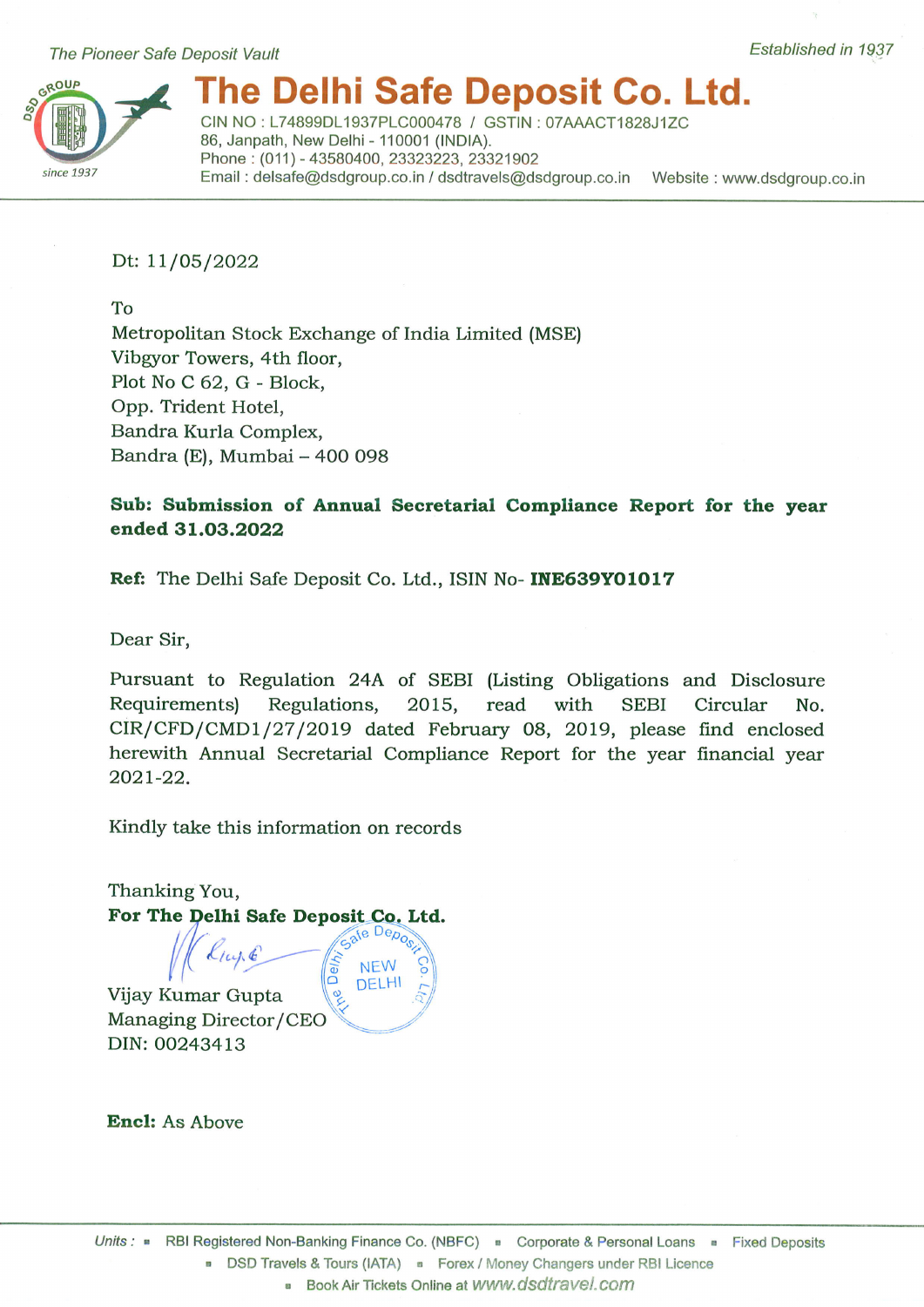

## ABHISHEK J & CO. COMPANY SECRETARIES Peer Reviewed Unit No. 1410/2021 UCN: 52016UP815600

#### ANNUAL SECRETARIAL COMPLIANCE REPORT

OF

### THE DELHI SAFE DEPOSIT COMPANY LIMITED

#### FOR THE FINANCIAL YEAR ENDED MARCH 31, 2022

I, CS Abhishek Jain, Practicing Company Secretary have examined:

- (a) all the documents and records made available to us and explanation provided by The Delhi Safe Deposit Company Limited ("the listed entity").
- (b) the filings/ submissions made by the listed entity to the stock exchanges,
- (c) website of the listed entity,
- (d) any other document/ filing, as may be relevant, which has been relied upon to make this certification.

For the Financial Year ended March 31, 2022 ("Review Period") in respect of compliance with the provisions of:

- (a) the Securities and Exchange Board of India Act, 1992 ("SEBI Act") and the Regulations, circulars, guidelines issued thereunder; and
- (b) the Securities Contracts [Regulation) Act, 1956 ["SCRA"), rules made thereunder and the Regulations, circulars, guidelines issued thereunder by the Securities and Exchange Board of India ("SEBI");

The specific Regulations, whose provisions and the circulars/ guidelines issued thereunder, have been examined, include:

(a) Securities and Exchange Board of India (Listing Obligations and Disclosure. BR Requirements) Regulations, 2015;

COMPANY SECRET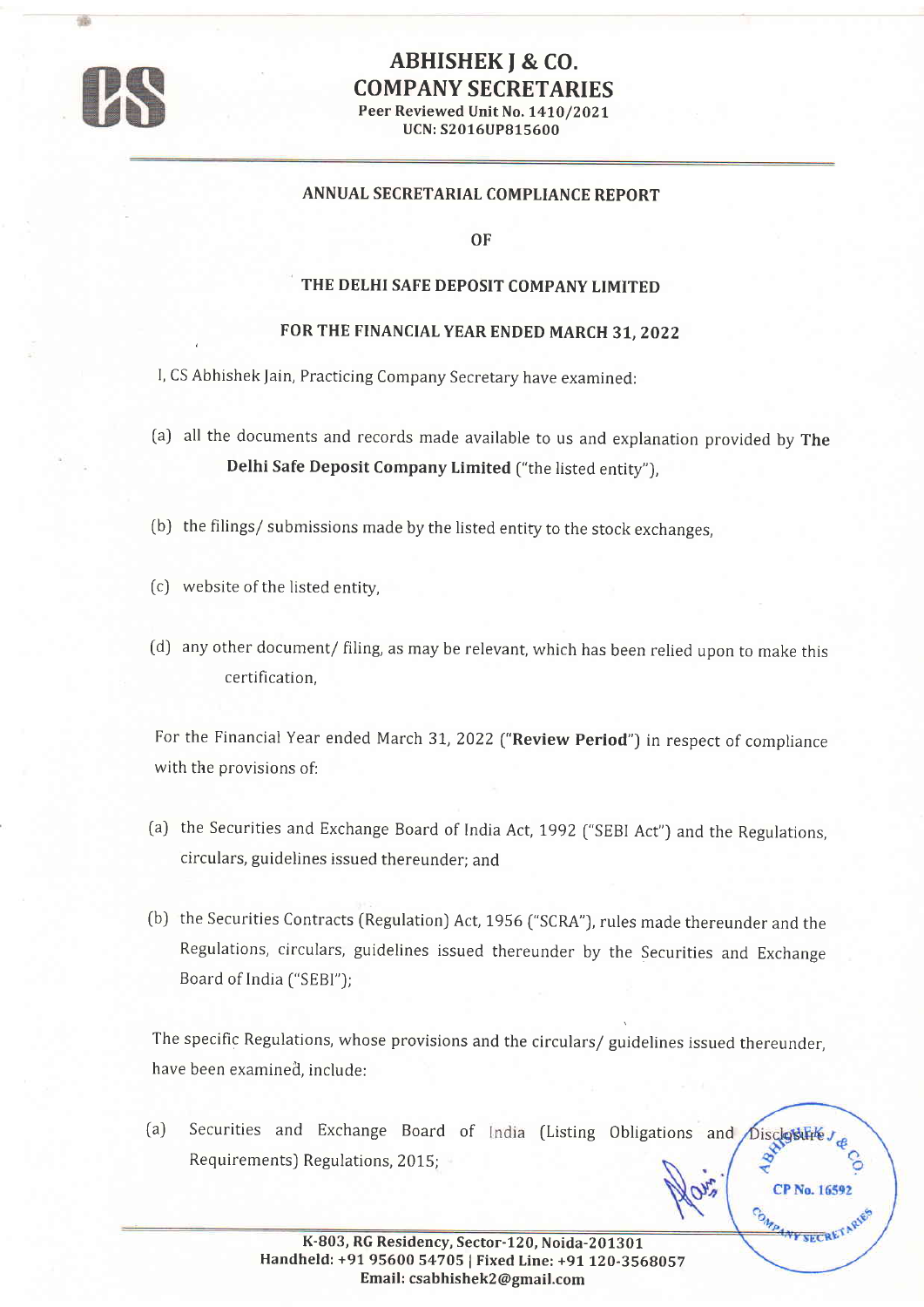

'\*

# ABHISHEK J & CO. COMPANY SECRETARIES Peer Reviewed Unit No. 1410/2021 UCN: 52016UP815600

- (b) Securities and Exchange Board of India (Issue of Capital and Disclosure Requirements) Regulations, 2018;
- (c) Securities and Exchange Board of lndia (Substantial Acquisition of Shares and Takeovers) Regulations, 2011;
- Securities and Exchange Board of India (Prohibition of Insider Trading) Regulations, 2015; (d)
- Securities and Exchange Board of India (Depositories and Participants) Regulations, 2078;  $(e)$
- And circulars / guidelines / amendments issued thereunder.  $(f)$

Based on the above examination, I hereby report the following observations during the Review Period:

- A, The listed entity has complied with the provisions of the above regulations and circulars/ guidelnes issued thereunder;
- B. The listed entity has maintained proper records under the provisions of the above regulations and circulars / guidelines issued thereunder in so far as it appears from my examination of those records;
- C. There is no action taken against the listed entity / its promoters/ directors/ material subsidiaries either by SEBI or by Stock Exchanges (including under the Standard Operating Procedures issued by SEBI through various circulars) under the aforesaid acts/ regulations and circulars/ guidelines issued thereunder;
- D. The listed entity has taken the following actions to comply with the observations made in previous report:

There is no observation issued in the previous report for Financial Year e 3r,2027. **CP No. 16592**  $\mathcal{G}^{\mathbf{v}}$ 

MAY SECRETARIES